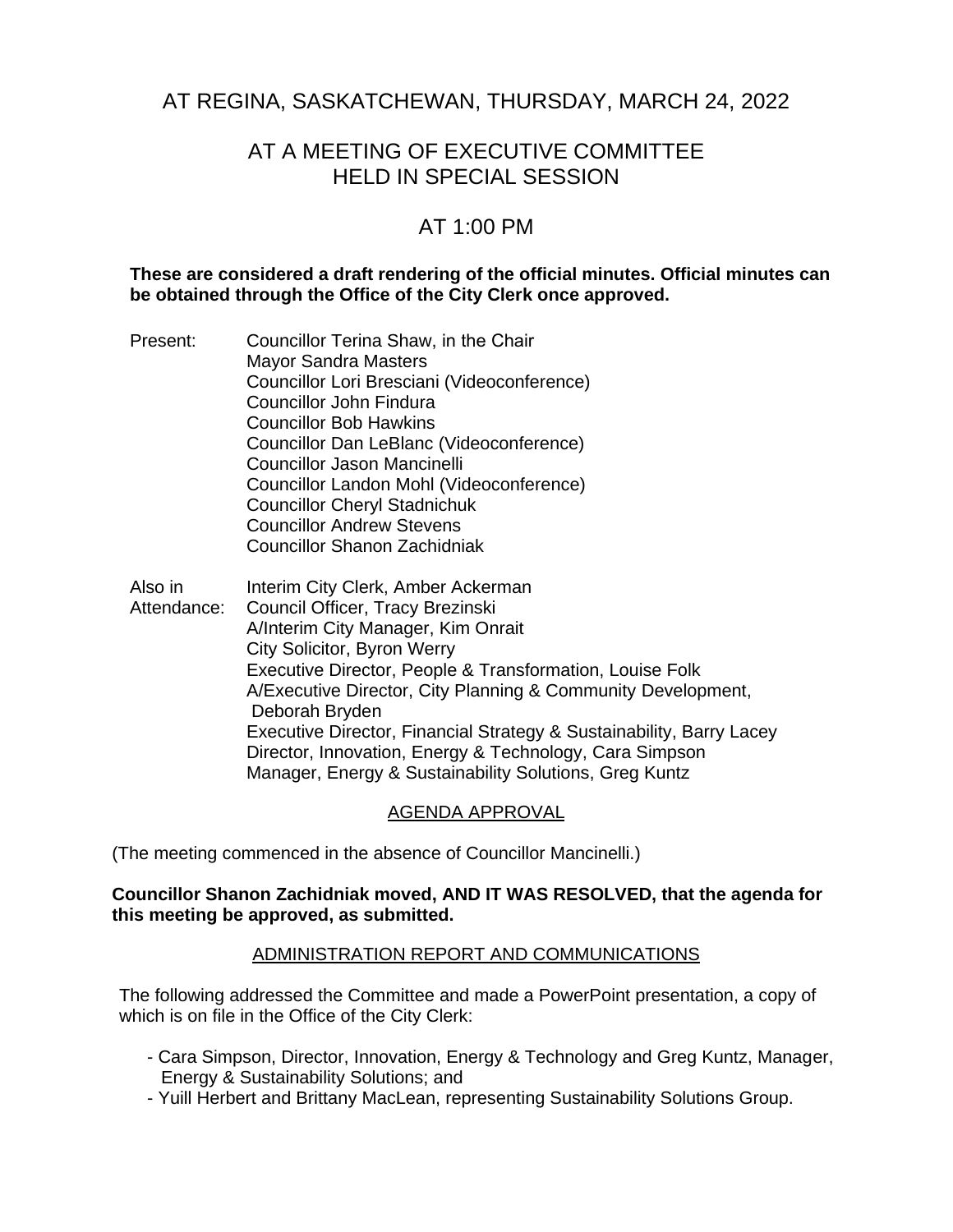(Councillor Mancinelli joined the meeting.)

EX22-41 Energy & Sustainability Framework

## **Recommendation**

The Executive Committee recommends that City Council:

- 1. Approve the Energy & Sustainability Framework (Appendix A) and authorize the use of the Framework as a guide for future energy, emissions, and sustainability-related decisions and actions.
- 2. Request that Administration provide a yearly progress report regarding implementation of the Framework to Executive Committee starting in the second quarter of 2023.
- 3. Remove item PPC20-9 from the List of Outstanding Items for City Council.
- 4. Approve these recommendations at its meeting on March 30, 2022.

The following addressed the Committee:

- Fred Clipsham, Regina, SK;
- Yvette Crane, Regina Energy Transition. Regina, SK; and
- Matt Pointer, Saskatchewan Electric Vehicle Association, Regina, SK.

# RECESS

Pursuant to the provisions of Section 33(2.1) of City Council's Procedure Bylaw No. 9004, a 15-minute recess was called.

The Committee recessed at 2:45 p.m.

The Committee reconvened at 3:00 p.m.

The following addressed the Committee:

- Laura Stewart, Regina Chapter of KAIROS Canada, Regina, SK;
- Tom Atkins and Jerry Boulanger, Regina, SK;
- Josh Campbell, Wascana Solar Co-op, Regina, SK;
- Amy Snider, Regina, SK;
- Aura Lee, Regina, SK;
- Sophia Young, Regina, SK; and
- Emily Eaton, Regina, SK.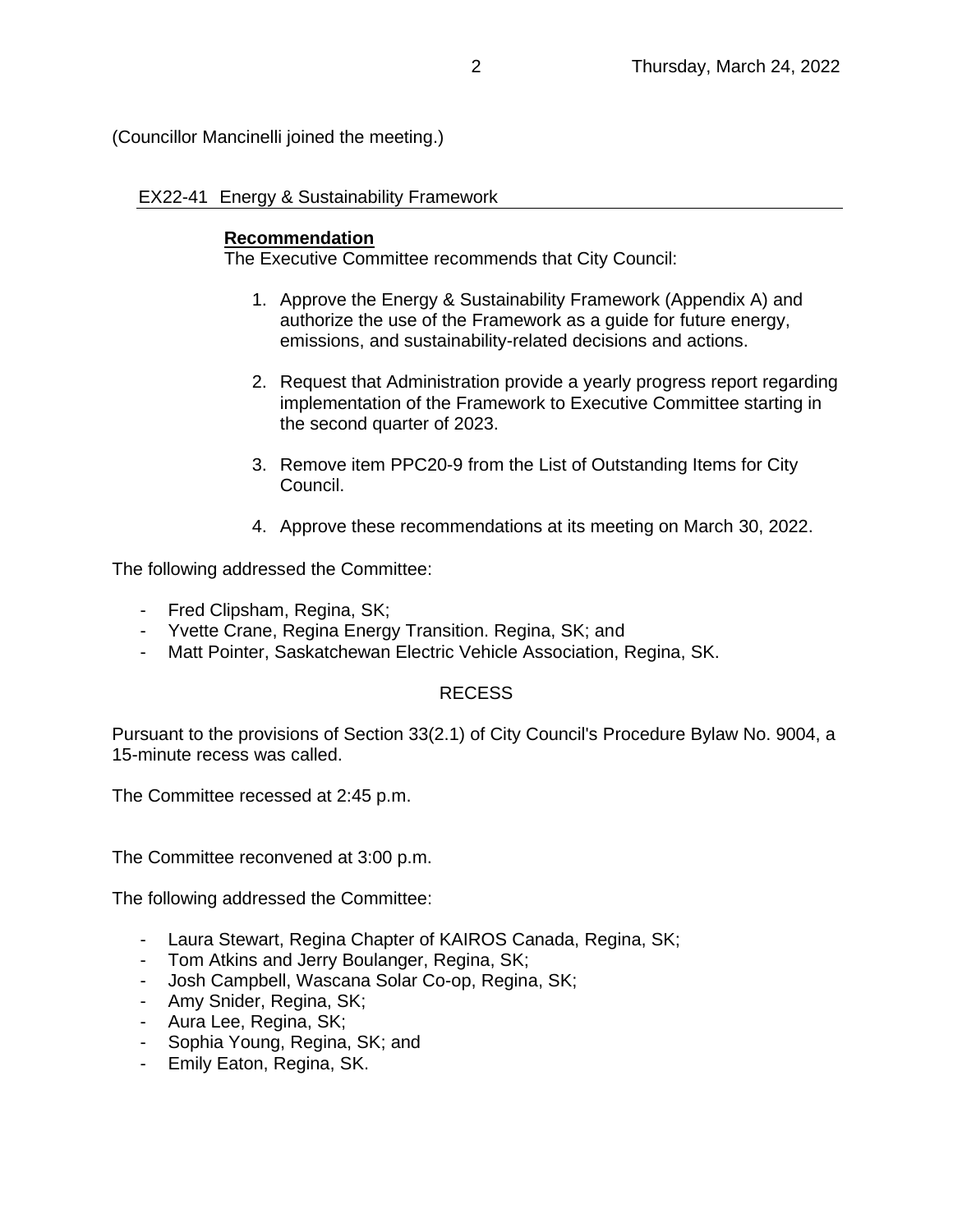# RECESS

Pursuant to the provisions of Section 33(2.1) of City Council's Procedure Bylaw No. 9004, a 15-minute recess was called.

The Committee recessed at 4:30 p.m.

The Committee reconvened at 4:45 p.m.

The following addressed the Committee:

- Brett Dolter, Regina, SK;
- Larry Kowalchuk, Regina, SK;
- Joe Thomas, Regina, SK;
- Grant Gilchrist, Regina, SK;
- Mark Akerman, Saskatchewan Sustainable Energy Management Corp; and
- Hayley Watson, Regina, SK.

### EX22-43 Christopher Strain: Energy & Sustainability Framework

### **Recommendation**

That Executive Committee receive and file this communication.

#### EX22-44 Jim Elliott: Energy & Sustainability Framework

#### **Recommendation**

That Executive Committee receive and file this communication.

**Councillor Shanon Zachidniak moved, AND IT WAS RESOLVED, that the following communications be received and filed:**

- **- EX22-43 Christopher Strain: Energy & Sustainability Framework; and**
- **- EX22-44 Jim Elliott: Energy & Sustainability.**

## **Councillor Bob Hawkins moved that the recommendation contained in the report be concurred in.**

## RECESS

Pursuant to the provisions of Section 33(2.2) of City Council's Procedure Bylaw No. 9004, a 45-minute recess was called.

The Committee recessed at 6:13 p.m.

The Committee reconvened at 6:48 p.m.